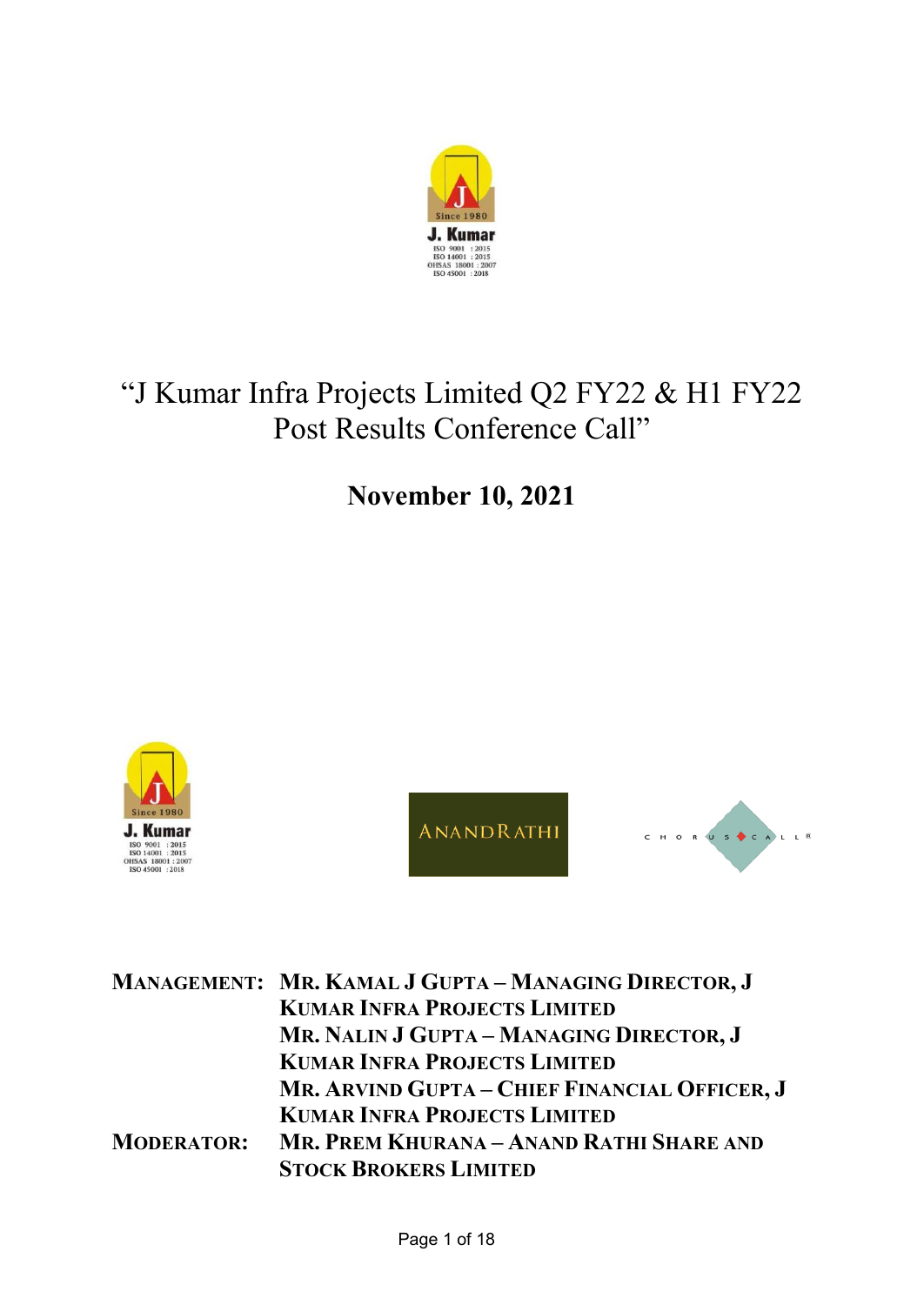

| <b>Moderator:</b>     | Ladies and gentlemen, good day and welcome to the J Kumar Infra Projects' Q2 FY22 earnings<br>conference call hosted by Anand Rathi Share and Stock Brokers. As a reminder, all participant<br>lines will be in the listen only mode and there will be an opportunity for you to ask questions<br>after the presentation concludes.                                                                                                                                                                       |
|-----------------------|-----------------------------------------------------------------------------------------------------------------------------------------------------------------------------------------------------------------------------------------------------------------------------------------------------------------------------------------------------------------------------------------------------------------------------------------------------------------------------------------------------------|
|                       | Should you need assistance during the conference call, please signal the operator by pressing '*'<br>then '0' on the touchtone phone. Please note that this conference is being recorded. I now hand<br>the conference over to Mr. Prem Khurana from Anand Rathi Share and Stock Brokers. Thank<br>you and over to you, Mr. Khurana.                                                                                                                                                                      |
| Prem Khurana:         | Thank you, Lizann. Thank you, participants. On behalf of Anand Rathi Share and Stock Brokers,<br>I welcome you all to J Kumar Infra Projects' Q2 FY22 & H1 FY22 Post Results Conference<br>Call. To share with us the perspective in the current quarter as well as I mean, the way forward<br>from the management we have with us Mr. Kamal J Gupta - Managing Director of the company;<br>Mr. Nalin J Gupta - Managing Director of the company; and the CFO of the company Mr. Arvind<br>Gupta with us. |
|                       | So, I will hand over to the management for their opening remarks, and then we will open the<br>floor for interactive Q&A session. Over to you, sir.                                                                                                                                                                                                                                                                                                                                                       |
| <b>Nalin J Gupta:</b> | Yes, good afternoon, everyone. This is Nalin Gupta, Managing Director, J Kumar Infra Projects.<br>A very warm welcome to all of you to this Q2 FY22 earnings conference call. Let me start with<br>wishing everyone a very Happy New Year. Along with me, I have Mr. Kamal Gupta - Managing<br>Director, Mr. Arvind Gupta - CFO, and our IR team.                                                                                                                                                         |
|                       | I hope everyone has an opportunity to look at our results. The presentation and press release<br>have been uploaded on the stock exchanges and our company's website. I will give you a brief<br>overview of the performance in the first 5 minutes or so. Post which we can take the Q&A.                                                                                                                                                                                                                |
|                       | Key developments during H1 FY22 is that we have been awarded project totaling around Rs.<br>1,540 crores during H1 FY22, which is basically line 2B of Mumbai Metro MMRDA costing<br>Rs. 1,308 crores and Mithi River Tunnel worth of Rs. 232 crores, which is actually Rs. 464<br>crores job and share of J Kumar comes to Rs. 232 crores.                                                                                                                                                               |
|                       | Standalone performance highlights for Q2 FY22. Revenue from operations for Q2 FY22 grew<br>by 62% to Rs. 772 crores as compared to Rs. 477 crores in Q2 FY21. EBITDA for Q2. FY22<br>stood at Rs. 110 crores as compared to Rs. 63 crores in Q2 FY21. EBITDA margin for Q2 FY22<br>stood at 14.3% as compared to 13.2% in Q2 FY21. PBT for Q1 FY22 grew by 448% to Rs. 54<br>crores as compared to Rs. 9.9 crores in Q2 FY21.                                                                             |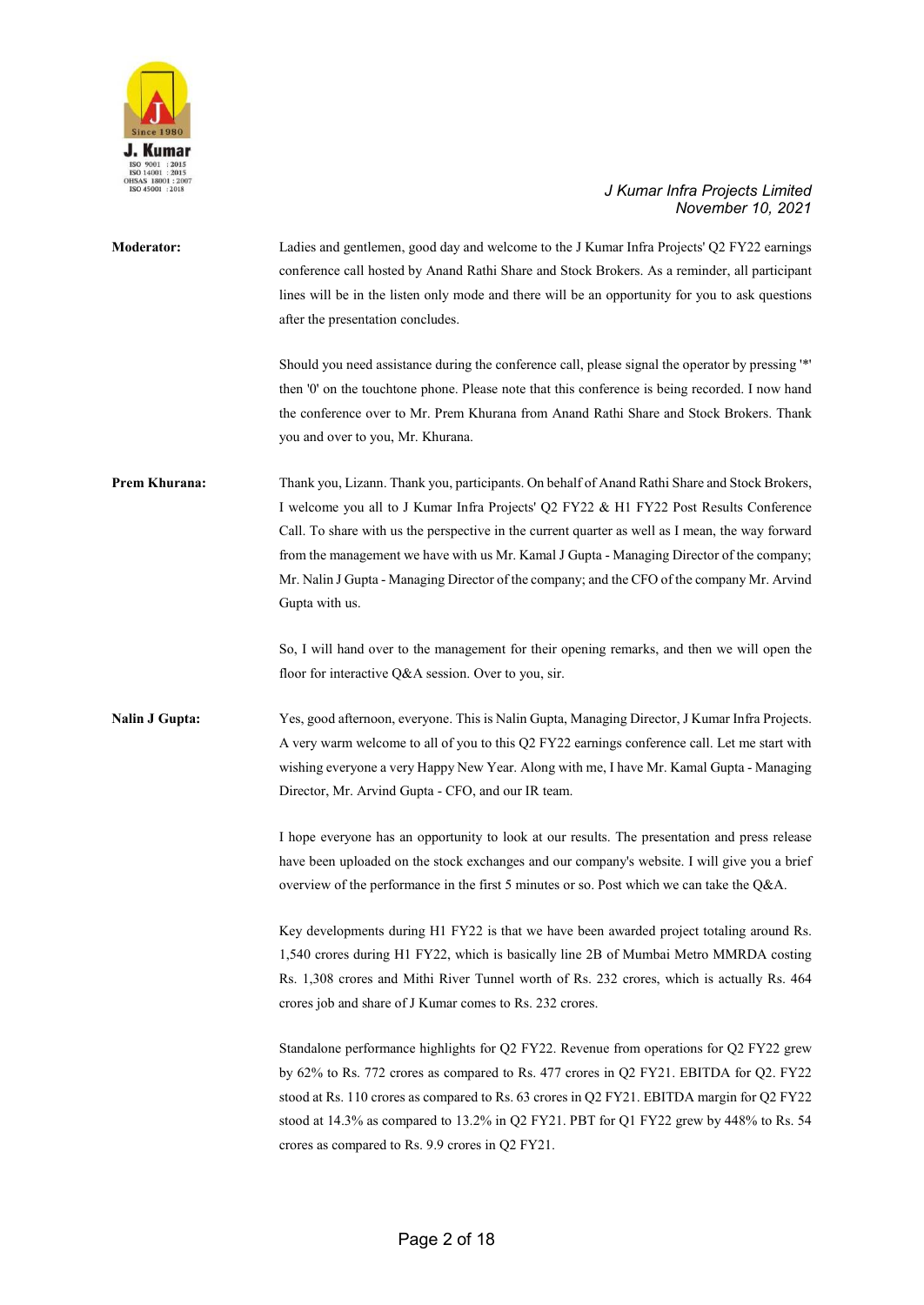

PBT margin for Q2 FY22 stood at 7% as compared to 2.1% in Q2 FY21. PAT for Q2 FY22 grew by 478% to Rs. 41 crores as compared to Rs. 7.1 crores in Q2 FY21. The PAT margin for Q2 FY22 stood at 5.3% as compared to 1.5% in Q2 FY21. Standalone performance highlights for H1 FY22. Revenue from operations from H1 FY22 grew by 90% to Rs. 1,447 crores as compared to Rs. 763 crores in H1 FY21.

EBITDA for H1 FY22 stood at Rs. 206.8 crores as compared to Rs. 91.5 crores in H1 FY21. EBITDA margin for H1 FY22 stood at 14.3% as compared to 12% in H1 FY21. PBT for H1 FY22 grew by 652% to Rs. 97 crores as compared to loss of Rs. 17.6 crores in H1 FY21.

PBT margin for H1 FY22 stood at 6.7% as compared to 2.3% loss in H1 FY21. PAT for H1 FY22 grew by 634% to Rs. 73 crores as compared to loss of Rs. 13.7 crores in H1 FY21. PAT margin for H1 FY22 stood at 5.1% as compared to 1.8% in H1 FY21.

The company continues its focus on working capital management and quality of order book. The company has been able to maintain its debt levels within broad parameters despite the challenging environment.

Our total order book as on 30th September 21 stood at Rs. 11,209 crores. Before taking the Q&A, I would like to reiterate the vision of the company. Our target is to achieve revenue of Rs. 5,000 crores by FY25.

Although we have comfortable debt position, our endure is to reduce gross that every year. Objectivity is to continuously improve shareholders return ratio, ROE and also ROC by investing in people, technology, and process. With this, I now leave the floor open for questions. Thank you very much.

**Moderator:** Thank you. Ladies and gentlemen, we will now begin with the question-and-answer session. The first question is from the line of Shravan Shah from Dolat Capital Markets. Please go ahead.

**Shravan Shah:** Sir, first question is on the revenue front. So now what are we revising our revenue guidance upward? So last time we have talked about around Rs. 3,000 crores to Rs. 3,500 odd crores. So, just to give you a perspective in the first half what we have done Rs. 1,400 crores and the second half of last year if I add that comes to around Rs. 3,255 crores.

> So, in that perspective what is the broad guidance that we are looking at and at the same time in terms of margins previously we have talked about 14% to 15%, so that definitely we have maintained. So, we will continue to maintain that?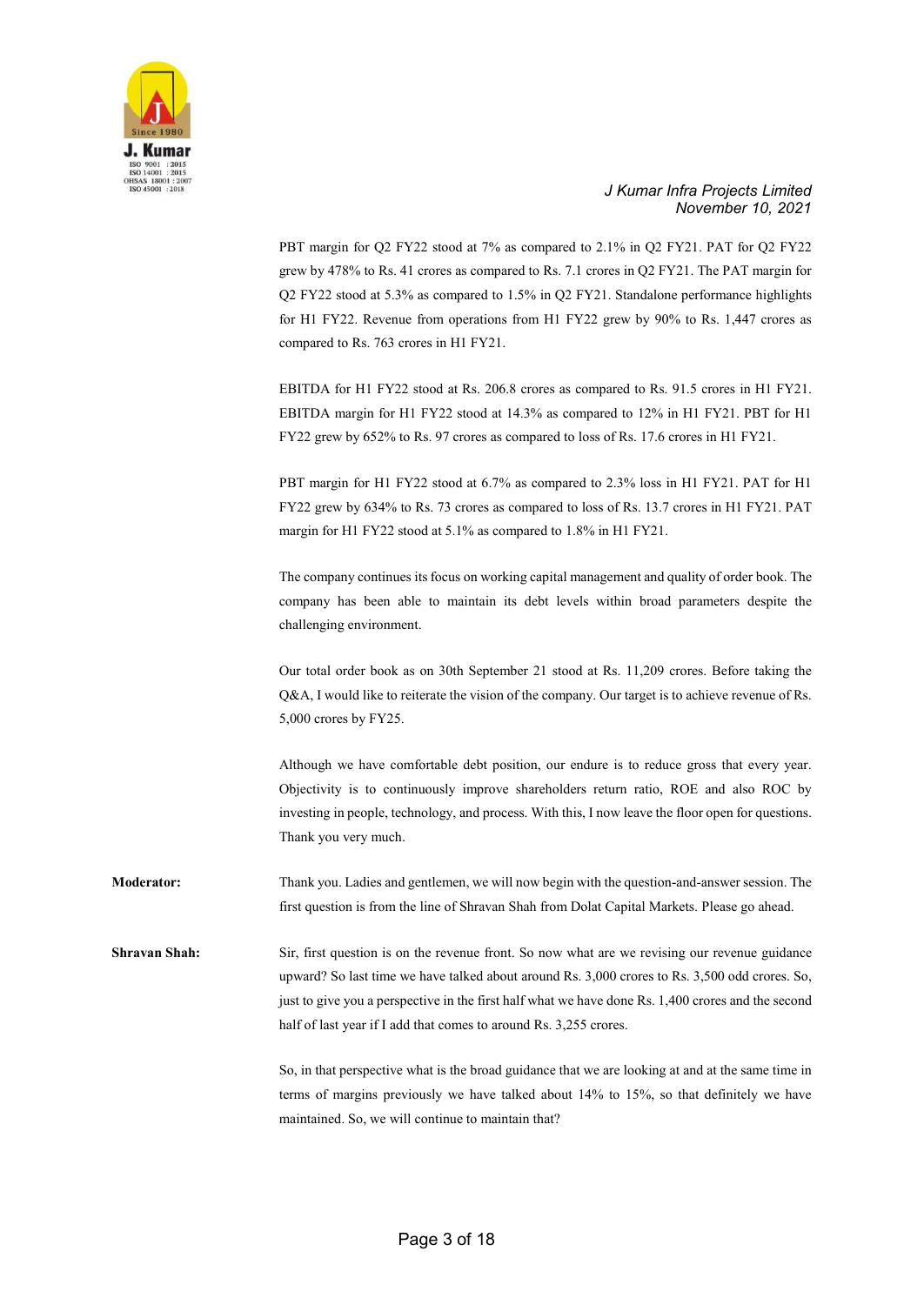

| <b>Nalin J Gupta:</b> | Yes Shravan. So, we are revising our guidance from Rs. 3,000 crores to Rs. 3,500 crores instead<br>of that we are now confident of achieving Rs. 3,200 crores to Rs. 3,500 crores as the revenue.                                                                                                                                                                                                                                                |
|-----------------------|--------------------------------------------------------------------------------------------------------------------------------------------------------------------------------------------------------------------------------------------------------------------------------------------------------------------------------------------------------------------------------------------------------------------------------------------------|
|                       | And you are right, like we will be able to maintain our operating margin in the range of 14% to<br>16%.                                                                                                                                                                                                                                                                                                                                          |
| <b>Shravan Shah:</b>  | Okay. So secondly now sir, coming to the individual project specifically. So, just to get an idea.<br>In Surat we have just done so definitely we have started in last 6 months. So, we have done Rs.<br>9 crores odd. So, when can we see the significant uptake in execution in Surat?                                                                                                                                                         |
| <b>Nalin J Gupta:</b> | Yes shovel. So basically, Surat we have some land issues. Actually, it is basically some<br>realignment we are doing there because of a very congested alignment at some partial locations,<br>so the alignment needs to be initially we are losing some time. But it is basically we are trying<br>to make the project feasible so that eventually once we start and the overheads are started running<br>to the optimum, we do not lose money. |
|                       | So, because of which we are changing some alignment and realigning these stations because of<br>which the work is not yet started. Already our de-roll machine has been imported and reached<br>the Indian port. So, we should be in a position to start de-roll from this month end or early next<br>month.                                                                                                                                     |
| <b>Shravan Shah:</b>  | Okay, so now on a quarterly basis can we see Rs. 100 crores plus kind of execution this quarter<br>onwards?                                                                                                                                                                                                                                                                                                                                      |
| <b>Nalin J Gupta:</b> | Rs. 100 crores per quarter?                                                                                                                                                                                                                                                                                                                                                                                                                      |
| <b>Shravan Shah:</b>  | Yes.                                                                                                                                                                                                                                                                                                                                                                                                                                             |
| <b>Nalin J Gupta:</b> | No, how it can happen. It is Rs. 1,000 crores project and the time span is around 40 months. So,<br>you cannot expect Rs. 100 crores turnover to happen from this quarter. But once the work is<br>started, we shall be from the Q4 I think we can expect some good revenue to be coming in.                                                                                                                                                     |
| <b>Shravan Shah:</b>  | Okay, so same case in terms of the Mira Bhayandar the line 9. So, they are in the first half we<br>have done Rs. 100 crores. So, I stay there so I can see a significant physical progress there. So,<br>is it that the revenue booking is late in that? So, when can we see the uptake in execution in<br>terms of the revenue booking in line 9 Mira Bhayandar?                                                                                |
| <b>Nalin J Gupta:</b> | So, as you rightly said, Rs. 100 crores odd booking the work is completed to the tune of around<br>14%. Out of the Rs. 2,000 crores work, Rs. 1,000 crores is elevated in Rs. 1,000 crores                                                                                                                                                                                                                                                       |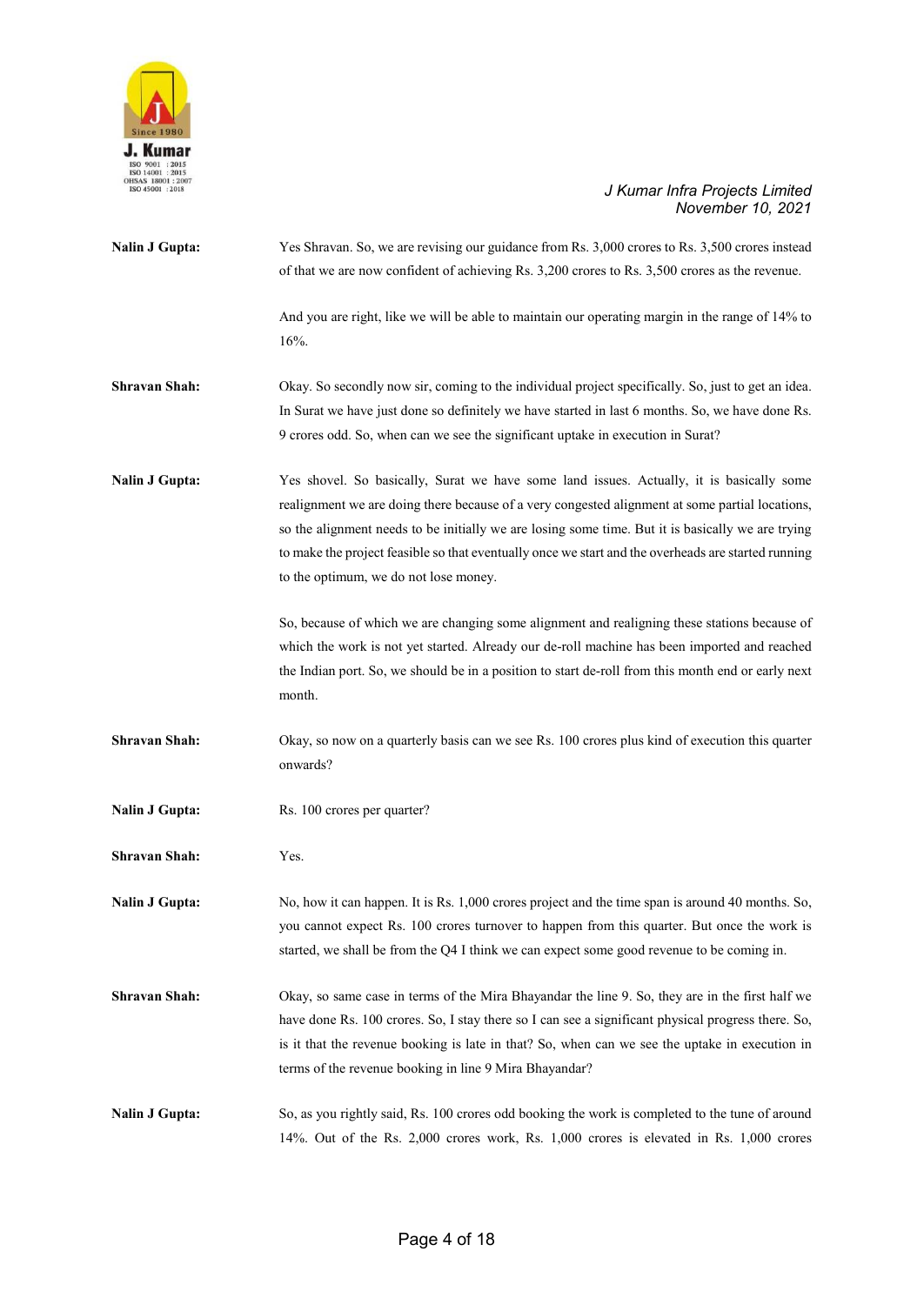

underground. So, the underground portion there was some land acquisition issues due to Airport Authority of India.

MMRDA have already paid the required money and the land has been handed over to us now. So, that is how we lost two years to get that land, and we could not start that work. So, now we have got the line and the work will pick up very fast and there was the addition of a 2-kilometer flyover in the Metro line 9 wider 2 up.

So, due to that also some **[indiscernible 11:13]** permissions were taking time, but now the work is in full swing, and we expect a revenue of around Rs. 150 crores coming in from H2.

**Shravan Shah:** Okay, and in terms line 2B DN Nagar Mandale, when can we start the execution there?

**Nalin J Gupta:** The work has already started there. Now the work will be in full swing, and we expect a revenue of around Rs. 75 crores flowing in in H2.

**Shravan Shah:** Okay, and Dwarka package 1 and 2 where we are seeing a uptick in the execution so that momentum will continue?

**Management:** Yes, Dwarka also both the packages have picked up and the work is going very smooth. We are expecting good revenue from there. Like in coming H2 we will be expecting around Rs. 350 crores to Rs. 400 crores from Dwarka.

**Shravan Shah:** Okay and just a clarification. Are we alone in any of the projects, sir as a first and secondly, in terms of where we have already Brigade and where we are planning to bid in terms of the opportunity size?

**Management:** We are having two projects. These are CIDCO projects. One is CIDCO Metro Station work, which is Rs. 168 crores and we already L1 we are expecting the LOI in another two weeks' time and we also LOI in one project. In fact, we got the Coastal Road. We got the LOI this month in October. So, like you know we have not put it in our Q2 with us.

> So, that was Rs. 200 crores, our part is Rs. 100 crores in that. We have also bidded for some of the projects of like you know NHAI Vadodara project costing Rs. 1,400 crores. We have also bided for Kanpur Metro, Delhi Metro and Chennai Metro. So, these are the projects what we have bidded and the pipeline projects are of course HSR high-speed rail, Agra Metro, GMLR, Nagpur Metro.

> So, these other projects and there are many more in like. So, these are the projects we are planning to bid.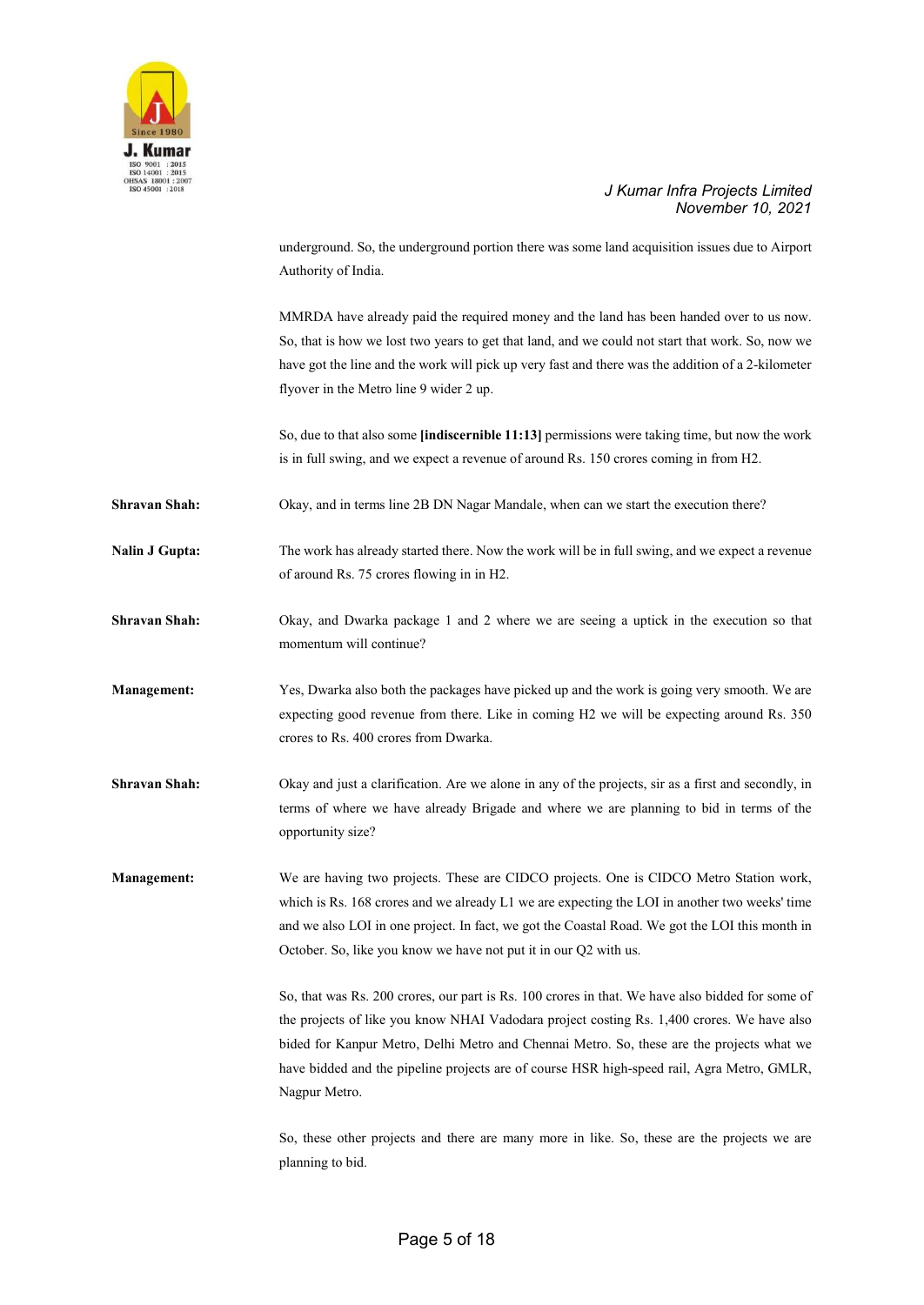

| <b>Shravan Shah:</b>  | So, the projects that we said that we bided, Kanpur, Chennai. So, what would be the broader size<br>of that and the pipeline that we are planning to bid? So broader size would be how much?                                                                                                                                                                                                                 |
|-----------------------|--------------------------------------------------------------------------------------------------------------------------------------------------------------------------------------------------------------------------------------------------------------------------------------------------------------------------------------------------------------------------------------------------------------|
| <b>Nalin J Gupta:</b> | We have bided for around Rs. 11,000 crores projects where in our share is around Rs. 4,000<br>crores to Rs. 5,000 crores. And like in bidding pipeline, we have almost Rs. 15,000 crores of<br>projects.                                                                                                                                                                                                     |
| Shravan Shah:         | Okay and in terms of the debt and working capital, a very good management. So, there we will<br>continue to see the same numbers that we have seen in this quarter in terms of working capital<br>debt around Rs. 500 crores levels will be there?                                                                                                                                                           |
| <b>Nalin J Gupta:</b> | Yes Shravan, you will appreciate we have already reduced our debt in this quarter by Rs. 23<br>crores to Rs. 508 crores total and our debt equity stands at 0.26, which is also very comfortable,<br>and we are hopeful we will be able to maintain debt by yearend around Rs. 550 crores as our<br>debt level, yes.                                                                                         |
| <b>Moderator:</b>     | Thank you. We will move on to the next question that is from the line of Mohit Kumar from DM<br>Capital. Please go ahead.                                                                                                                                                                                                                                                                                    |
| <b>Mohit Kumar:</b>   | Sir, first question is on the opportunity size. You know, given the fact that of course we<br>understand that there is a very good order book. But how are you thinking in terms of you know<br>order inflow for FY22 going forward? And is the number correct Rs. 1,500 crores order inflow<br>which you mentioned that is for H1, right?                                                                   |
| <b>Nalin J Gupta:</b> | That is right. So, we expect a order inflow of close to Rs. 4,000 crores to Rs. 5,000 crores for<br>FY22, out of which Rs. 1,500 crores we have already back. And as we mentioned, we have<br>already bided projects close to around Rs. 4,500 crores where the bids have been submitted and<br>there are another like Rs. 15,000 crores to Rs. 16,000 crores worth of projects which we will be<br>bidding. |
|                       | Which will in due course of time. So, I think we should be able to maintain an order book of Rs.<br>12,000 crores by the end of FY22.                                                                                                                                                                                                                                                                        |
| <b>Mohit Kumar:</b>   | Sir, this Rs. 15,000 crores order opportunity basket which you are mentioning right now, is it<br>mostly in Metro or it is a combination of 2, 3 segments? Can you please throw some light?                                                                                                                                                                                                                  |
| <b>Nalin J Gupta:</b> | In the areas like we are bidding for BKC Bullet Metro train station, we are bidding for HSR<br>Mumbai Ahmedabad project which is tunneling cum elevated works. Again we are bidding for<br>Agra Metro the bid will be submitted today.                                                                                                                                                                       |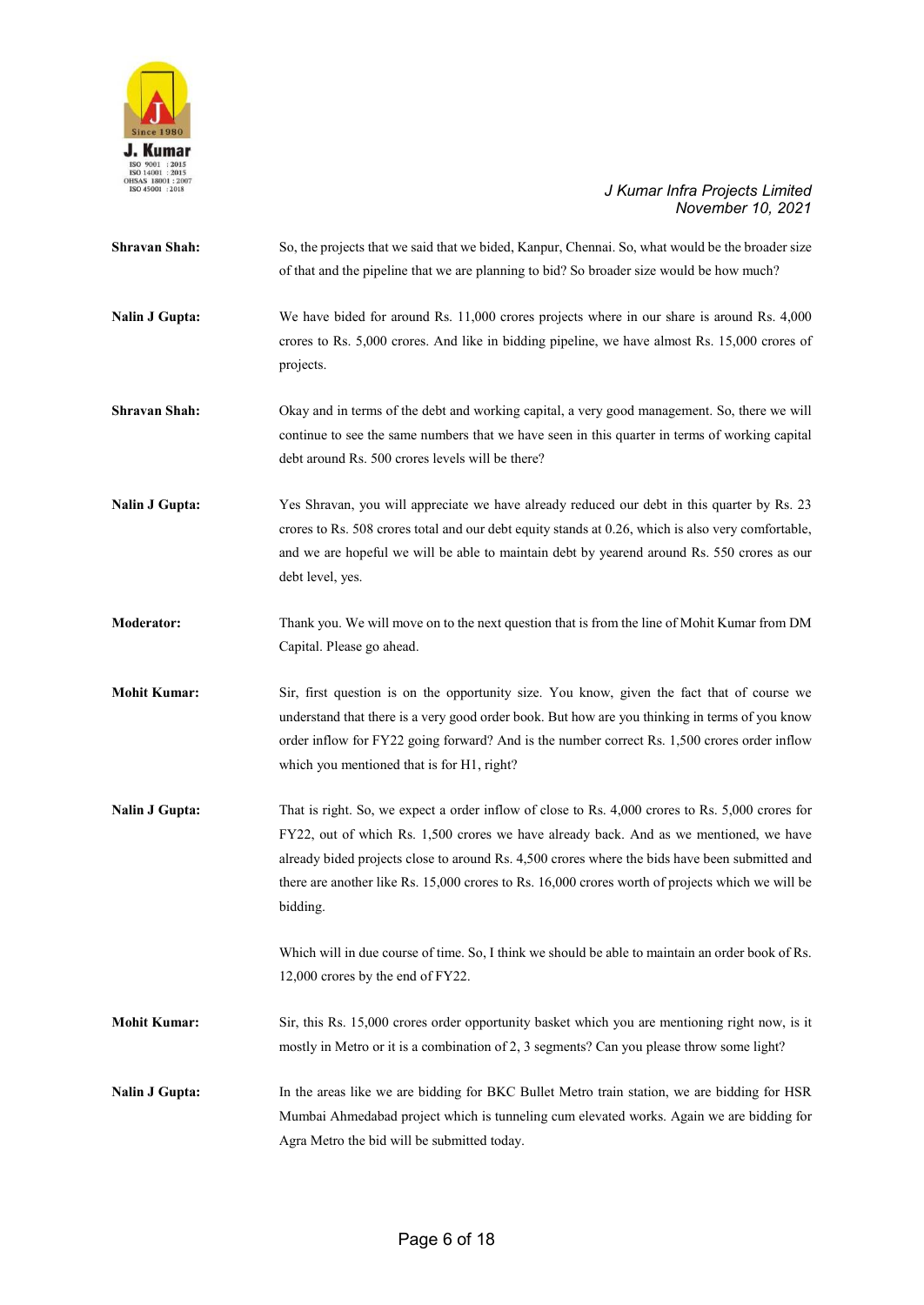

We are bidding going to bid for Nagpur Metro for MTHL packages, some Pune Corporation riverfront development projects, so it is a basket of mixed costing around Rs. 15,000 crores to Rs. 16,000 crores. And also, there is a GMLR tunnel connecting Goregaon to Mulund. So, that is also in pipeline. We have already submitted the RFQs.

- **Mohit Kumar:** Sir, how large is this Goregaon-Mulund project, roughly?
- **Nalin J Gupta:** So, it is each project is around Rs. 3,000 crores and there are two such packages and our share is 30% in that as of now. We will see after **[indiscernible 17:00]**.
- **Mohit Kumar:** Sir, related question is that, is it a reason why we did not participate in Chennai Metro at all?

Nalin J Gupta: So, basically J Kumar we are looking for projects where we get margins to our satisfaction, so we do not want to and having Metro underground works, these are in any project, metro projects, underground project could not be more than 25% to 30% and J Kumar we own 7 tunnel boring machines.

> So, two, and as of now out of 7 our 4 machines are being deployed at two at Bombay Metro Line Nine and two at Surat. So, we have three machines which are in surplus. So, we are trying to bid for Chennai, Agra, Lucknow wherever we get good work at our margins.

So, we have bided for these works and Chennai is also not a bad geography. The geology is quite good there. It is sand. So, we have opted for Chennai, Agra, and Kanpur.

**Mohit Kumar:** Sir, I understand that each of the contract we have a price variation clause, right? And we are reporting an EBITDA margin which is in the lower side of our guidance. Is this something to do with input raw material inflation, which is affected our margin in H1, and do you expect this margin to move up to, you know, the upper end of our guidance?

**Nalin J Gupta:** If you look at the margins, I do not think it is on the lower side my friend because it is around 14% to 16% margin that we are targeting, and we are achieving over the past years and all our contracts being covered under price escalation though there is a steep increase in prices.

> They have been not hitting our bottom lines as the contract is being fully covered under price escalation variation clauses. So, we do not see any impact on to the bottom lines as of now at all, even after being having too much of steep increase.

**Mohit Kumar:** Sir, my question was that sir, we are achieving 14.3, is any chance it will improve? We can improve our margin by 150 basis points, and we can reach to our upper end of target, which is 16%?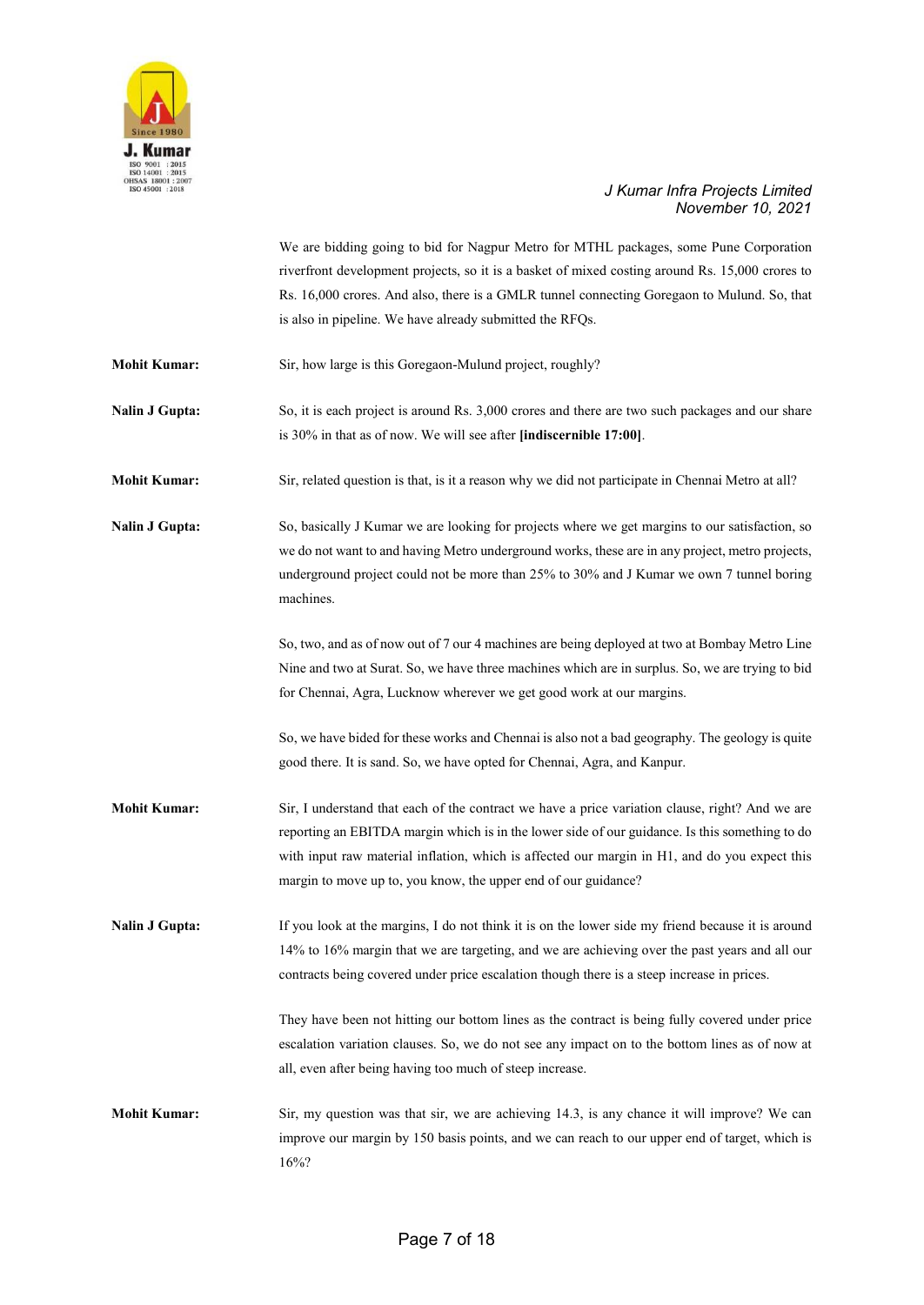

| <b>Nalin J Gupta:</b> | See we are striving for it and our whole team is working to have it best pricing while bidding for<br>new tenders and even for the current increase, I would not say that there is no possibility because<br>it totally depends upon the market pricing also like how are the raw material prices moving and<br>the nature of work. So, to increase it by slightly on a better side should not be a very big<br>challenge. And we will try our best to achieve it. |
|-----------------------|--------------------------------------------------------------------------------------------------------------------------------------------------------------------------------------------------------------------------------------------------------------------------------------------------------------------------------------------------------------------------------------------------------------------------------------------------------------------|
| <b>Moderator:</b>     | Thank you. The next question is from the line of Shikha Mehta from Equitree Capital. Please go<br>ahead.                                                                                                                                                                                                                                                                                                                                                           |
| Shikha Mehta:         | I just have a couple questions. We had an accident couple of months earlier with one of our<br>bridges. So, have you found out the cause for that? I mean any course correction (Inaudible)<br>21:06?                                                                                                                                                                                                                                                              |
| <b>Nalin J Gupta:</b> | Yes, like you know what I understand, Shikha is like you are still not audible but what I<br>understand you are talking about that unfortunate experience what happened? Am I right?                                                                                                                                                                                                                                                                               |
| Shikha Mehta:         | Right.                                                                                                                                                                                                                                                                                                                                                                                                                                                             |
| <b>Nalin J Gupta:</b> | Yes, so this was really unfortunate because that there was this incident. But we were fortunate<br>enough that there was no casualty that time. And like if you see our history of last four decades,<br>there was no major incidents till now. We have taken very serious note of that, and we have<br>deployed an in-house team to ensure that no such things are happening in future.                                                                           |
|                       | For the first instance, it is looking like there was a mechanical failure because of which it<br>happened. So, we are just ensuring that no such incidents ever that year after. Yes Shikha,<br>anything else?                                                                                                                                                                                                                                                     |
| <b>Moderator:</b>     | As there is no response in the current participant, we will move on to the next that is from the<br>line of Meet Parikh from an Anand Rathi. Please go ahead.                                                                                                                                                                                                                                                                                                      |
| <b>Meet Parikh:</b>   | I just wanted to know the timeline for the CIDCO project, which we got in October for the. So,<br>can you give some details on that?                                                                                                                                                                                                                                                                                                                               |
| <b>Nalin J Gupta:</b> | So, this is part of the Coastal Road project. So, it is a two-year timeline project, but there is some<br>environmental issues, Meet. So, I think like you know the initial 4 to 6 months will go in taking<br>the environmental permission with CIDCO is after that. So, they are at the advanced stage of it<br>now. So, we are expecting it to come. So, the project should start like physically after another 4<br>months or so.                              |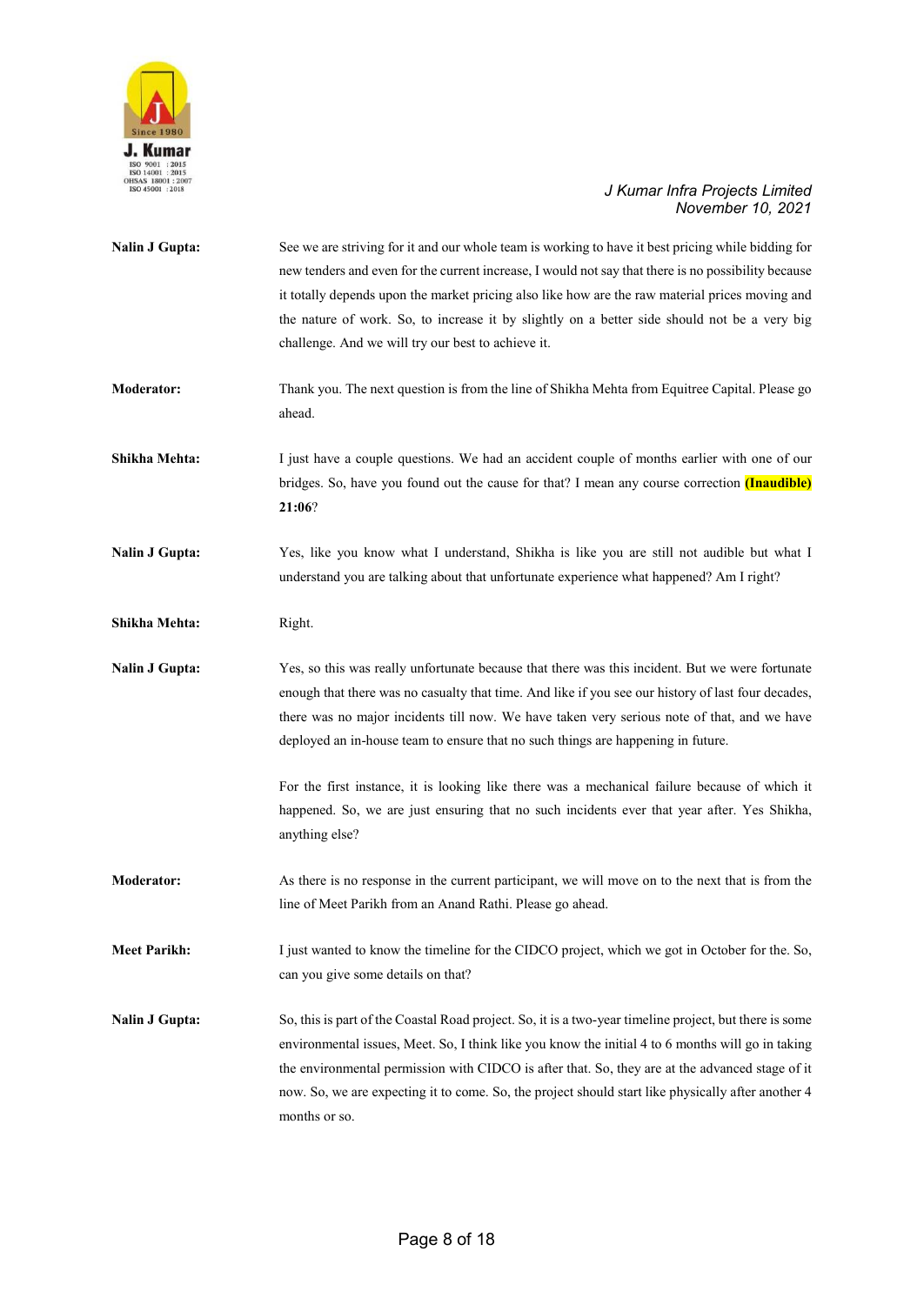

|                       | And like there is one more project which is the L1 Rs. 168 crores so that timeline is only 12<br>months. So, we are planning to complete it in a year's time.                                                                                                                                                                                                                                                                                                    |
|-----------------------|------------------------------------------------------------------------------------------------------------------------------------------------------------------------------------------------------------------------------------------------------------------------------------------------------------------------------------------------------------------------------------------------------------------------------------------------------------------|
| <b>Meet Parikh:</b>   | Okay. Secondly sir, on this Dharavi project. So, when do you expect to start the project and so<br>about it also?                                                                                                                                                                                                                                                                                                                                                |
| <b>Nalin J Gupta:</b> | Dharavi, you are talking about the MCGM tunnel project, right?                                                                                                                                                                                                                                                                                                                                                                                                   |
| <b>Meet Parikh:</b>   | Yes, sir.                                                                                                                                                                                                                                                                                                                                                                                                                                                        |
| <b>Nalin J Gupta:</b> | Okay, so that work it is basically a micro-tunneling job, which is of 2.3-meter diameter and so<br>the shaft location is being freezed. Yesterday only we had in meeting with the MCGM<br>authorities, and the shaft location will be finalized this work. So, immediately the work will start.<br>The machine is available with our JV partner, and we do not need to infuse any CAPEX for it<br>and the work should start in this month itself full-fledgedly. |
| <b>Meet Parikh:</b>   | Okay. Yes, sir can you give me the number for the CAPEX incurred during the quarter?                                                                                                                                                                                                                                                                                                                                                                             |
| <b>Nalin J Gupta:</b> | During the quarter for the year on like we have done.                                                                                                                                                                                                                                                                                                                                                                                                            |
| <b>Meet Parikh:</b>   | Within six monthly number you can give that is also fine with me?                                                                                                                                                                                                                                                                                                                                                                                                |
| <b>Nalin J Gupta:</b> | Six months is Rs. 45 crores.                                                                                                                                                                                                                                                                                                                                                                                                                                     |
| <b>Meet Parikh:</b>   | And your target for the whole year?                                                                                                                                                                                                                                                                                                                                                                                                                              |
| <b>Nalin J Gupta:</b> | So, we have like you know maintenance CAPEX of 5%. So, overall we are expecting Rs. 8,200<br>crores for the year end. Out of it Rs. 45 crores we have already done.                                                                                                                                                                                                                                                                                              |
| <b>Moderator:</b>     | Thank you. The next question is from the line of Alok Deora from Motilal Oswal. Please go<br>ahead.                                                                                                                                                                                                                                                                                                                                                              |
| Alok Deora:           | Just a couple of questions, sir. Just wanted to understand in the order book which we have right<br>now are there any slow-moving orders and how much of this order book is currently under<br>execution if you could just throw some light on that?                                                                                                                                                                                                             |
| <b>Management:</b>    | Sure, Alok. So, of our entire order book of Rs. 11,200 crores, two projects are slow moving and<br>that is the Coastal Road project. Okay, so which is like, you know, Rs. 400 crores and the one<br>which we will be getting now the LOI we got in October Rs. 100 crores.                                                                                                                                                                                      |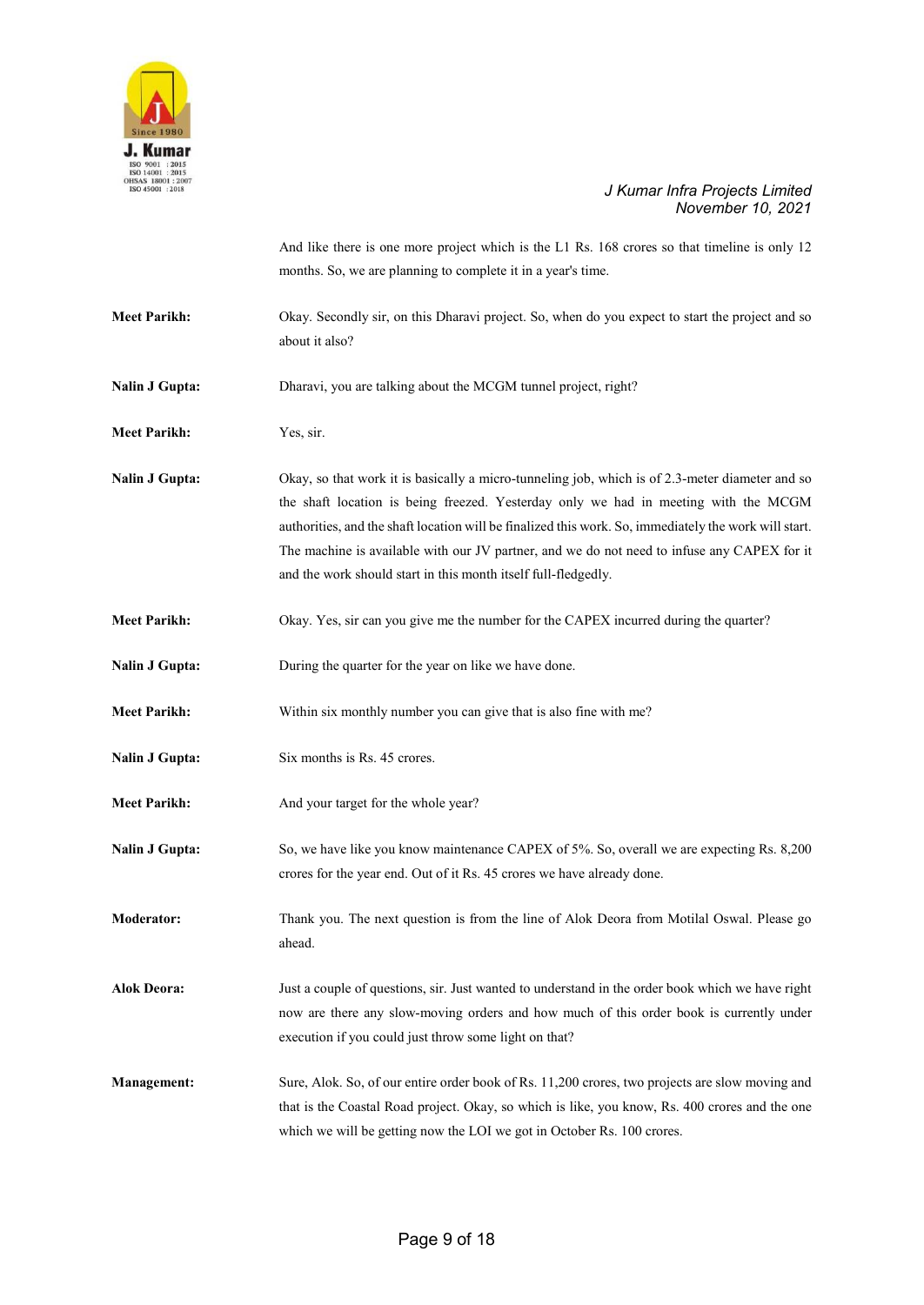

So, which is not part of the order book as of now. So, apart from these two projects that is around Rs. 400 crores to Rs. 500 crores, that is all projects are like at its best peak level, all are moving very well.

So, there is no issue. Of course, as like Nalin told you some time back the Surat metro initially one quarter couple of months will go in finalizing the alignment. So, you can consider that 2, 3 months for Surat, that is it. All other projects are going very well at full swing.

**Alok Deora:** Sure, sir. And also sir, you mentioned about you know we winning around Rs. 1,500 crores worth of projects and we are looking at around Rs. 3,500 crores more project wins in the next four months. So sir, how confident we are on that, because we have currently bid for around Rs. 3,000 crores, Rs. 4,000 crores worth of projects.

> And then you know, so even if we win some bit of that and then we bid again for like, you know, December-January we bid for some more projects. So, is it like a tall ask to get around Rs. 3,000 crores, Rs. 4,000 crores worth of projects in the next four months? Just your confidence level on that?

**Management:** Yes Alok, like slight correction. We have an order inflow of around Rs. 1,500 crores plus in H1 and we are targeting for Rs. 2,000 crores to Rs. 2,500 crores in the coming H2 of this year.

> So, totaling will be like, you know, around Rs. 4,000 crores. And of course, we cannot say 100% we have, but we are very much confident that we will be able to achieve these numbers. Okay, because we are already bidding lot of projects and we are sure like we will surely get this small chunk of out of it. So, it does not look any issues to get Rs. 2,000 crores to Rs. 2,500 crores in the coming six months.

**Alok Deora:** And just a last question, sir. So, our execution run rate is now nearly around Rs. 750 crores to Rs. 800 crores sort of run rate we are doing. So, what are we looking at in the third and fourth quarter? Because we are, as you said, only around Rs. 500 crores worth of projects are kind of slow moving now. So, if you could just throw some more light?

**Management:** It is like you know we have already completed Rs. 1,450 crores of project and we are targeting Rs. 3,200 crores to Rs. 3,500 crores. So, we should look for like you know, around Rs. 2,000 crores to Rs. 2,100 crores in the coming two quarters.

> So, in the coming two quarters, and like you know accordingly, the third quarter and fourth quarter; fourth quarter will be the best of course. So, this is around Rs. 1,000 crores you can consider, Rs. 900 crores or Rs. 1,000 crores, Rs. 1,100 crores in the fourth one.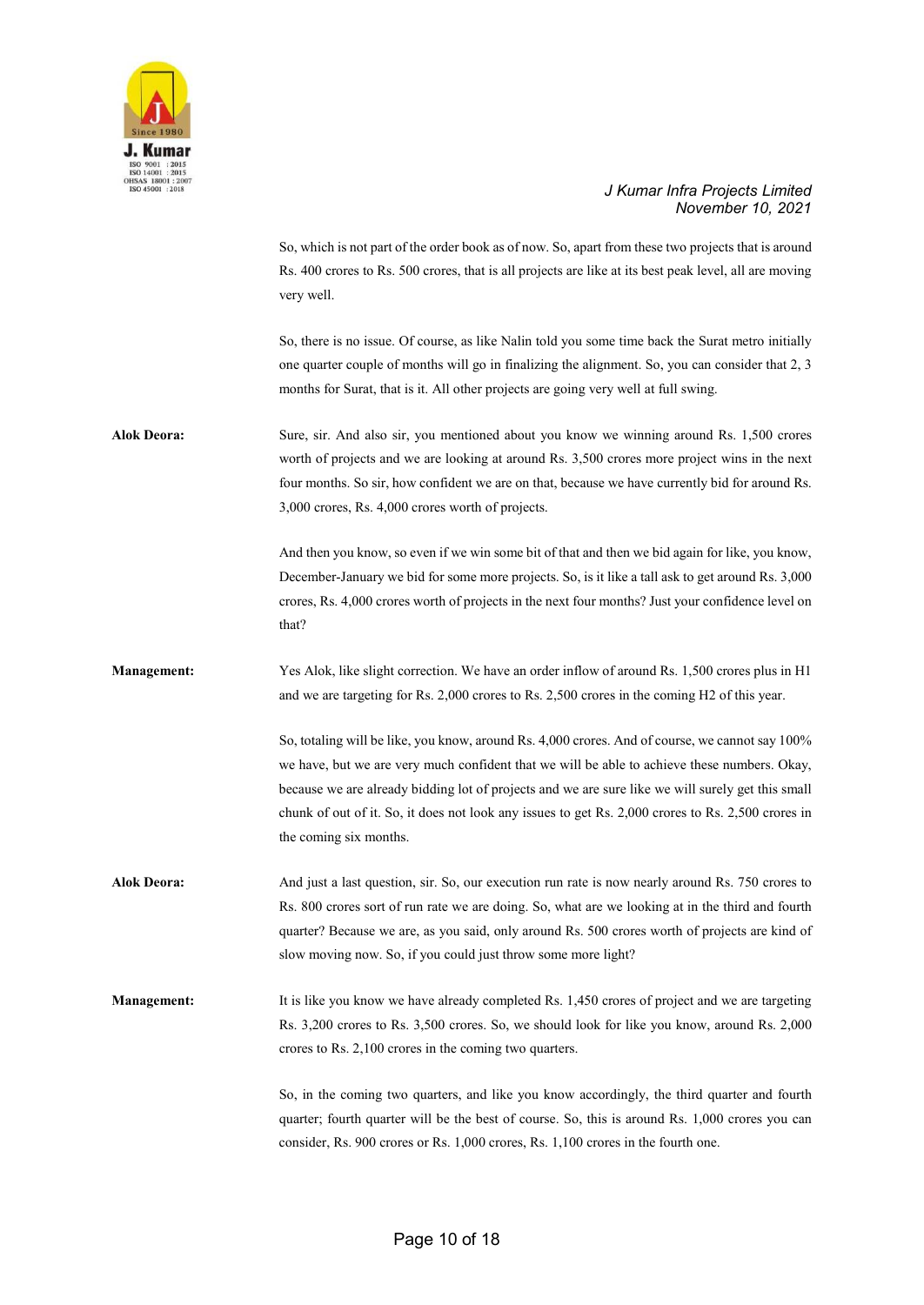

| <b>Alok Deora:</b>      | Sure, sir. Just last question, sir. And what could be the margin like? I mean, we are nearly 13%<br>to 14% levels. So, do we see that moving towards 15% or it would be more towards these<br>numbers only?                                                                                                                                                                                                                               |
|-------------------------|-------------------------------------------------------------------------------------------------------------------------------------------------------------------------------------------------------------------------------------------------------------------------------------------------------------------------------------------------------------------------------------------------------------------------------------------|
| <b>Management:</b>      | So, right now we are maintaining this, but we are hoping like, you know, this number will<br>slightly improve to 14%, 15%. Of course, as we all already spoken before also about it, so we<br>want to improve this operating margin going forward.                                                                                                                                                                                        |
| <b>Moderator:</b>       | Thank you. The next question is from the line of Deepesh Agarwal from UTI Mutual Fund.<br>Please go ahead.                                                                                                                                                                                                                                                                                                                                |
| <b>Deepesh Agarwal:</b> | So, my question is, is there any implication of the recent accidents in terms of your eligibility<br>for bidding for future projects and how far are we from the final accident report by the respective<br>agencies, how they are dealing with this situation?                                                                                                                                                                           |
| <b>Management:</b>      | So, this thing as I told you before also, it was unfortunate and like the government department<br>they have also deployed an expert committee on that to find out what is the reason and like, you<br>know, what are the preventive measures both ways, right?                                                                                                                                                                           |
|                         | So, they are not come out with the report yet. So, after report is out, we will be aware like what<br>is there and like of course, there is no issue of any bidding on this. Like your second question.<br>So, we do not foresee any issues of non-bidding or restricting our bidding for going forward.                                                                                                                                  |
|                         | I think if you look at other infra contractors also. So, this is an accident, and these things happens<br>once in a while, like and whether it is L&T, EFKON, HCC, ITD anywhere these type of<br>accidents if you look at Dwarka L&T's same issue happened. So, these things are they does not<br>have an impact on the bidding process because it is not a mollified intention or a malpractice<br>that has happened. It is an accident. |
|                         | So, accident has nothing to do with your bidding eligibility or these factors because J Kumar we<br>have a robust and very proven track record of having executed works with good quality and<br>timely completion. So, it will have zero impact on bidding any tenders, and that is how you can<br>see we have recently backed orders of Rs. 1,500 crores.                                                                               |
| Deepesh Agarwal:        | Okay, so my second question is, so typically you have a higher working capital versus the<br>industry average because we understand you do a lot of investments on the structures for the<br>metro or work.                                                                                                                                                                                                                               |
|                         | So, with you expanding the scope into different segments and geographies, do you see there is a<br>scope for reduction in the working capital in next 2-3 years?                                                                                                                                                                                                                                                                          |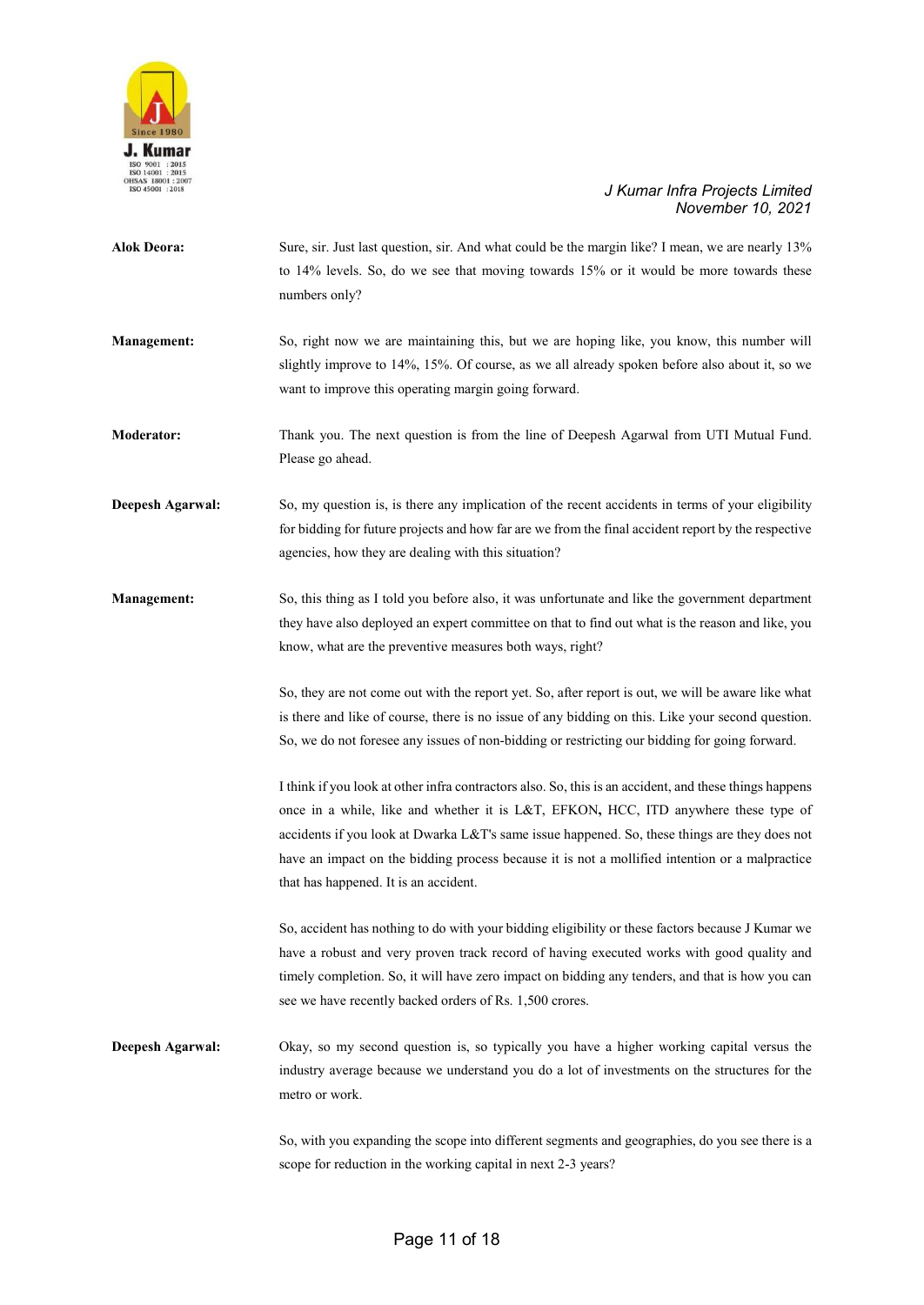

| <b>Management:</b>   | Yes, so like Deepesh, you must have seen we are we are right now selling at 120 days of working<br>capital cycle okay. And our endeavor is there to like, you know, going forward to decrease the<br>working capital cycle between 100 and 120 and one more thing is that J Kumar we are more of<br>an urban contractor and also into specialized infrastructure works like structures. |
|----------------------|-----------------------------------------------------------------------------------------------------------------------------------------------------------------------------------------------------------------------------------------------------------------------------------------------------------------------------------------------------------------------------------------|
|                      | So, structures had bigger means the working capital requirement and the CAPEX requirement<br>is slightly higher. But still, we make good margins, so I think but yes, we will surely try to reduce<br>the working capital cycle.                                                                                                                                                        |
| <b>Moderator:</b>    | Thank you. The next question is from the line Shravan Shah from Dolat Capital Markets. Please<br>go ahead.                                                                                                                                                                                                                                                                              |
| <b>Shravan Shah:</b> | Sir, mobilization advance and retention money what is the number as on today and how much<br>more mobilization advance can come in the second half?                                                                                                                                                                                                                                     |
| <b>Management:</b>   | Mobilization right now is at Rs. 436 crores, outstanding mobilization to be repaid. And what<br>was the second question, Shravan?                                                                                                                                                                                                                                                       |
| <b>Shravan Shah:</b> | Retention money?                                                                                                                                                                                                                                                                                                                                                                        |
| <b>Management:</b>   | Rs. 217 crores.                                                                                                                                                                                                                                                                                                                                                                         |
| <b>Management:</b>   | Retention is Rs. 217 crores.                                                                                                                                                                                                                                                                                                                                                            |
| <b>Shravan Shah:</b> | And how much more mobilization advance is expected in the second half?                                                                                                                                                                                                                                                                                                                  |
| <b>Management:</b>   | Around Rs. 387 cores.                                                                                                                                                                                                                                                                                                                                                                   |
| <b>Shravan Shah:</b> | Okay, and sir, the underground line three that last time we said would be over by next December<br>22. So, that remains intact?                                                                                                                                                                                                                                                         |
| <b>Management:</b>   | So, we have already completed 79% of line 3 project, Shravan, and December 22 of course, was<br>our target, but it proceeds by spilling for by another one quarter or so. Because, you know,<br>second wave of COVID and also what you say this thing. Ours issue is not for the depot issue.<br>Of course, we can complete our work and finish.                                        |
|                      | But of course, the handing over portion will be remaining because of the Yard, but we will be<br>completing over 97%, 98% of the project. And like you know, because of yard, we may have to<br>stay for another six months or eight months there.                                                                                                                                      |
| Shravan Shah:        | Okay, so by March 23 it would be over?                                                                                                                                                                                                                                                                                                                                                  |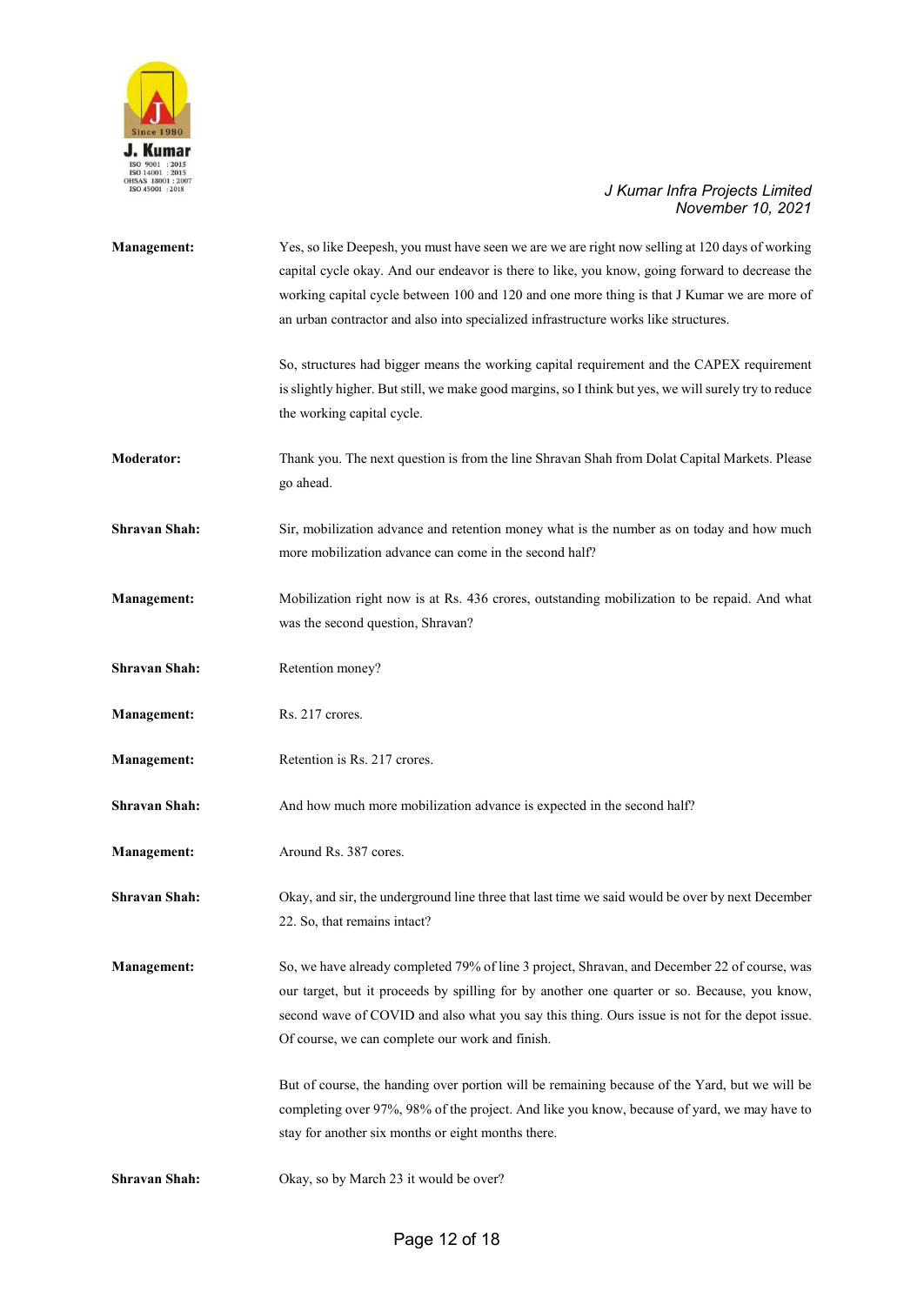

| <b>Management:</b>  | By March 23 we are pull over getting to, yes.                                                                                                                                                                                                                                                                                                                                                                                                                            |
|---------------------|--------------------------------------------------------------------------------------------------------------------------------------------------------------------------------------------------------------------------------------------------------------------------------------------------------------------------------------------------------------------------------------------------------------------------------------------------------------------------|
| Shravan Shah:       | Okay, and sir, this Worli-Sewri so there how do we now see the pickup in the execution?                                                                                                                                                                                                                                                                                                                                                                                  |
| Management:         | So, Sewri-Worli we have just started. But we have done 3% of the total project cost of Rs. 1,050<br>crores till now and when the project has picked up like you know they were like since it is a<br>missing link from Worli and towards Sewri, but the government is doing a great job by removing<br>all the encroachment and PIPs.                                                                                                                                    |
|                     | I mean they are doing it much before the timeline what they had told us. So, the project from<br>both ends Worli and Sewri has picked up and we will see revenue flowing in from the fourth<br>quarter for Sewri-Worli also.                                                                                                                                                                                                                                             |
| <b>Moderator:</b>   | Thank you. The next question is in the line of Jiten Rushi from Axis Capital. Please go ahead.                                                                                                                                                                                                                                                                                                                                                                           |
| <b>Jiten Rushi:</b> | Sir, there was a recent where the Ministry of Finance recently had issued a reform on public<br>procurement in the sector. Sir, have you looked at it? And what is your view on this? Where they<br>are saying that public procurement of works has been declared as quality-oriented procurement,<br>there should be 30% weightage for non-financial parameters and also on the payment terms<br>which mandates to release 75% off for running business and everything? |
| <b>Management:</b>  | Yes, you are talking about the arbitration cases, am I right?                                                                                                                                                                                                                                                                                                                                                                                                            |
| Jiten Rushi:        | Not arbitration, this is just a normal Ministry of Finance Department of Expenditure has come<br>out with the procurement policy?                                                                                                                                                                                                                                                                                                                                        |
| <b>Management:</b>  | Yes, we do appreciate that. So, they will be giving not the L1, 30% weightage will be given to<br>technical mark also.                                                                                                                                                                                                                                                                                                                                                   |
| Jiten Rushi:        | And also, the payment so and also sir, is it eligible for projects? There is a Rs. 10 crores criteria<br>here also. So, is it eligible for larger projects or it is eligible for small size projects? So, what is<br>your view on this?                                                                                                                                                                                                                                  |
| <b>Management:</b>  | Exact details are not yet out, like you know, but we have also learned that when we welcome<br>this the move of government, of course. So, thar is like, you know, when we get an elaborate<br>detailing of this. We will be able to guide more towards that. So, you know, we do not have<br>exact details of that right now.                                                                                                                                           |
| Jiten Rushi:        | Still the clarity is awaited. So, we are in consultation with the government, or we will wait for.<br>the, you know, nod from the Government for this?                                                                                                                                                                                                                                                                                                                   |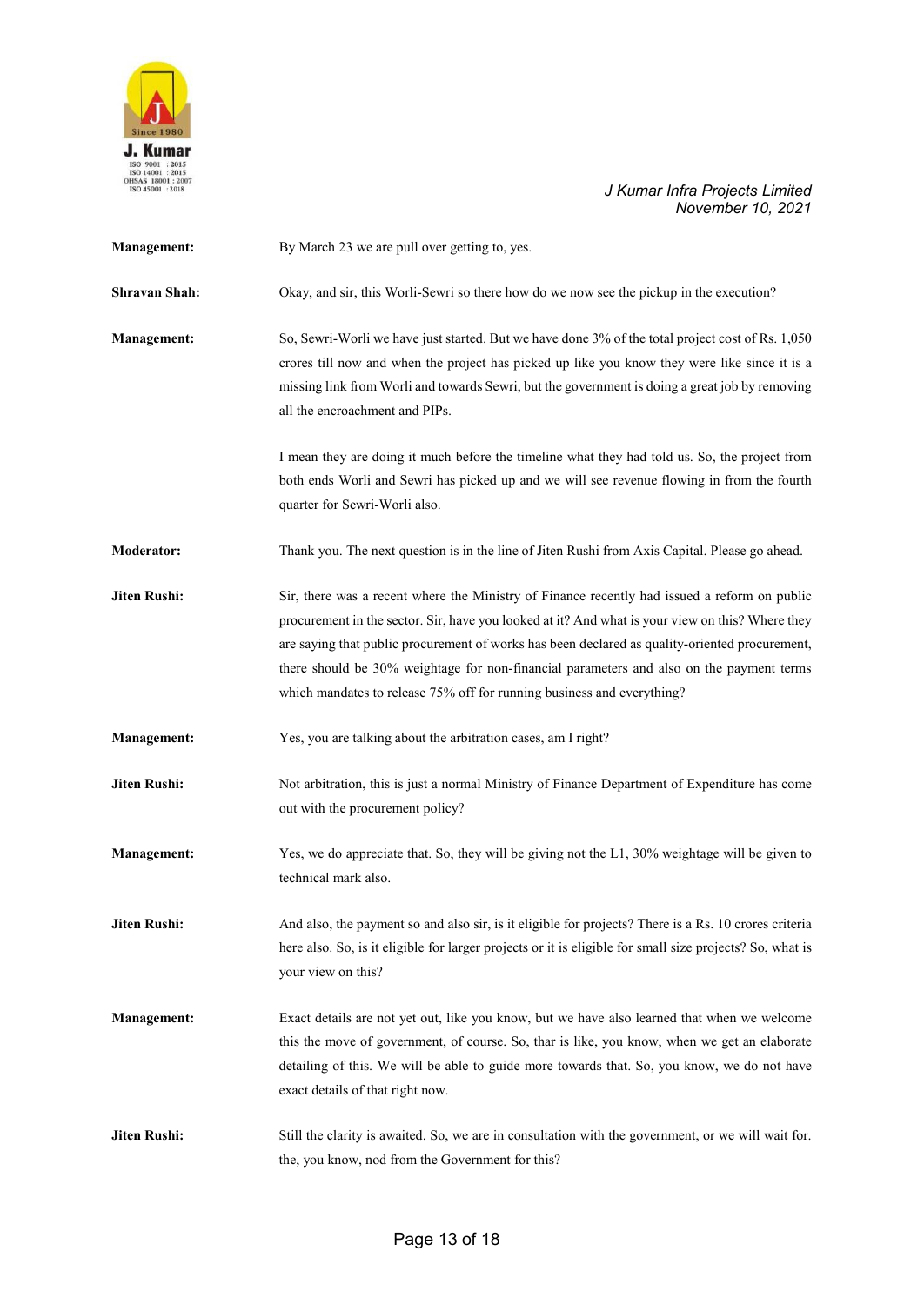

| <b>Management:</b>  | Of course, we are in touch with them. So, like, you know, we will get the details more clarity<br>towards that and then we will be able to take proper approach towards that.                                                                                                                                                                                                                   |
|---------------------|-------------------------------------------------------------------------------------------------------------------------------------------------------------------------------------------------------------------------------------------------------------------------------------------------------------------------------------------------------------------------------------------------|
| Jiten Rushi:        | Sir, one more thing. Can you give us the revenue breakup segment wise like Metro, fly over,<br>roads and other civil for the half year and Q2?                                                                                                                                                                                                                                                  |
| <b>Management:</b>  | H1 right, half year?                                                                                                                                                                                                                                                                                                                                                                            |
| <b>Jiten Rushi:</b> | Yes, half year and Q2 if possible?                                                                                                                                                                                                                                                                                                                                                              |
| <b>Management:</b>  | Yes, so for half yearly we have like 62% from Metro. And rest from flyover bridges and other<br>works. And for Q2 we have around like 55% from Metro and rest 45% from other works.                                                                                                                                                                                                             |
| <b>Jiten Rushi:</b> | And sir, any key projects contributing to the revenue in Q2 and H1 like line 3 then, you know,<br>the elevated project?                                                                                                                                                                                                                                                                         |
| <b>Management:</b>  | So, line 3 is contributed almost 24% in this H1. And Line 2 has contributed 6%. 7% is from line<br>6, 9% from line 9. Pune Metro has contributed around 7%. This was among the Metro. JNPT<br>project of NHAI has contributed 7%. 14% is from Dwarka Expressway. And other flower<br>bridges is 11%.                                                                                            |
| <b>Jiten Rushi:</b> | This is for the half yearly you are talking about, right?                                                                                                                                                                                                                                                                                                                                       |
| <b>Management:</b>  | Half yearly figures, yes.                                                                                                                                                                                                                                                                                                                                                                       |
| Jiten Rushi:        | So JNPT is now over because we do not see anything remaining in the order backlog, right?                                                                                                                                                                                                                                                                                                       |
| <b>Management:</b>  | Yes, there were some few. Some additional work of around Rs. 70 crores, Rs. 80 crores so that<br>is balance and like you know we expect it to complete by March.                                                                                                                                                                                                                                |
| <b>Jiten Rushi:</b> | And sir, one more thing I would like to know on the margin front. Yes means you have given a<br>broader guidance of 14% to 16% and we understand the material price going up, resulting in<br>lower margin in the first half. But sir, how do we see like, is our order backlog fully protected<br>against the price escalation or we have some fixed price contract also in the order backlog? |
|                     | Can you give us the breakup for that and your view on the margin how do we see the margin in<br>the coming half?                                                                                                                                                                                                                                                                                |
| <b>Management:</b>  | Jiten, all our projects are covered with price escalation clause. So, there is no issue of any<br>contacts with fixed price clause. So, like you know all the projects like you know are not affected<br>because of this rise in commodity prices.                                                                                                                                              |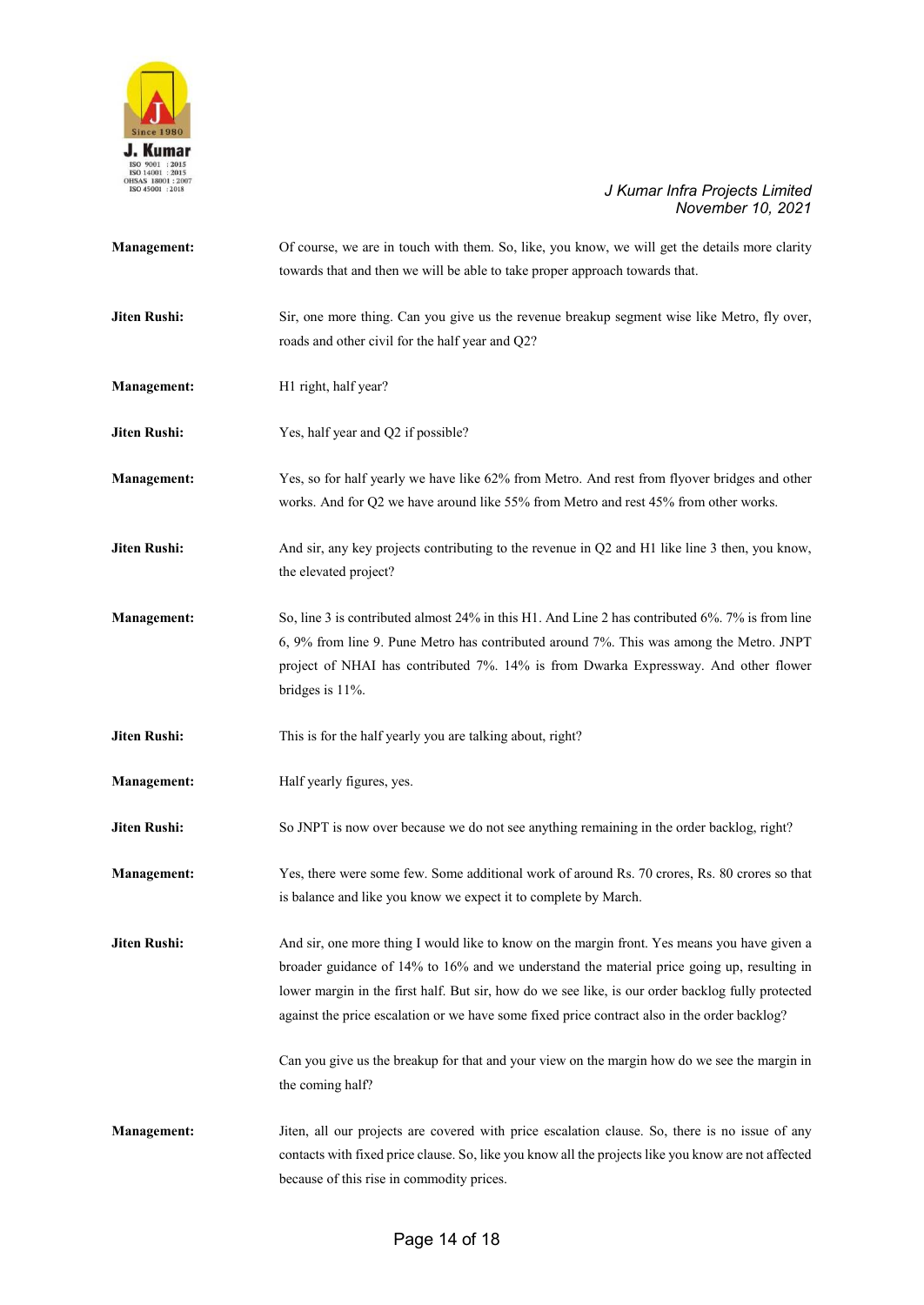

As I told you like you know since these projects are covered with price escalation, the increase of price of commodities as well as labor are being taken care by this clause. And on the whole project life cycle this is not affecting.

**Jiten Rushi:** Sir, one last question. Sir, through automation and mechanization sir, do we see the labor cost coming or replacement of labor through automation going forward, which can bring in operating leverage because of the Covid we have learned that you know, labor we are highly depended on labor. Obviously therefore few work we need to get labor on board.

> But otherwise, we are focusing on automation CAPEX which will bring down the labor cost and improve the efficiency and operating leverage. Any thought process on that?

**Management:** Yes, of course Jiten, J Kumar's endeavor is always to go for more and more mechanized and automized way. So, we try to do a particular work in like, you know, more methodologically, wherein like you know you can use latest equipments, machines wherein labor requirement is at minimum.

> So of course, we are deploying latest methods to do it wherein the labor requirement goes down. But of course, we cannot eliminate labor, but we are trying to improve it so that improves our efficiency, time cycle everything.

**Management:** Like what we have done is we have gone for more and more of pre-casting methods wherein the labor requirement at site goes down. So, such type of procedure like J Kumar, we are the first company in India to do entire station precast. And that is how we could complete 22 stations in the given time frame, where other companies could not even complete 4 to 5.

> So, these methods J Kumar we always been believe in go in for the latest technology and that is how we have been able to succeed in our targets given.

**Jiten Rushi:** Sir, going forward we can see the labor count coming down because of the new technology we are adopting at various sites? Just an understanding on that?

**Management:** Labor would not be a substantial decrease but looking at the quantum of work and the type of technologies used is by pre-casting methods that we adopt in most of the works now reduces the amount of increase in labors and the period required for such mega projects is also not going ahead like earlier for doing a Rs. 50 crores project we used to have a timeline of two years.

> But now for doing a Rs. 2,000 crores project also, the timeline is around three years. So, it is the same but still the huge quantum of work is done in the same time period because of the technological changes.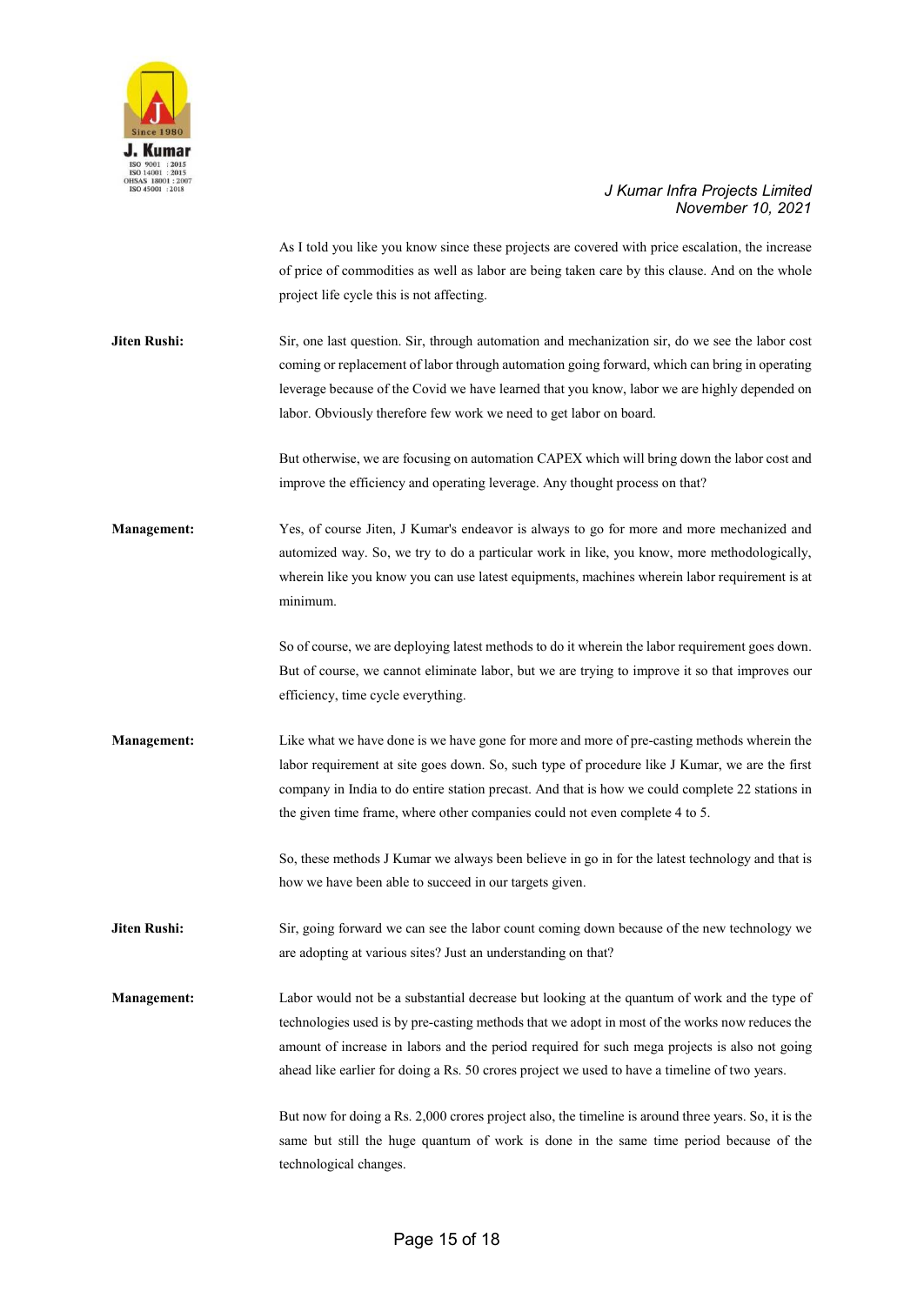

| <b>Moderator:</b>   | Thank you. The next question is in the line of Parvez Akhtar Qazi from Edelweiss Securities.        |
|---------------------|-----------------------------------------------------------------------------------------------------|
|                     | Please go ahead.                                                                                    |
|                     |                                                                                                     |
| Parvez Akhtar Qazi: | Sir, two questions from my side. First, what do we expect our debt levels to be by the end of this  |
|                     | fiscal and second, I mean, if you could also give us the status of some of the other metro lines    |
|                     | that we are doing, like line 4, line 6, line 7 extension and also the Pune Metro?                   |
| <b>Management:</b>  | So, we expect our debt levels to be anywhere between Rs. 500 crores to Rs. 550 crores and with      |
|                     | regards to the other one was you need to know the progress of the other lines?                      |
| Parvez Akhtar Qazi: | Yes, I mean what is the work status here? How much work has been completed, any update?             |
| <b>Management:</b>  | Yes, so all the works are in full swing and like line 4 we have already achieved a progress of      |
|                     | 26%. And line 9, we have completed 14% as I had mentioned that the Rs. 1,000 crores                 |
|                     | underground section was not being handed over to us due to a land acquisition issue from AI.        |
|                     | But now the money has been deposited and the permission has already come and we are at the          |
|                     | job site. So, line 9 you will see a good increase in revenue generation and Pune Metro we have      |
|                     | already completed 81% for the elevated project and for underground we have completed to the         |
|                     | tune of around 40%.                                                                                 |
|                     | So, by like within six to nine months we should be able to complete our elevated project and        |
|                     | underground project would take nearly around two years from now as they have increased some         |
|                     | scope of work in that.                                                                              |
|                     | And Surat we have already mentioned that the work is to start. We have generated just Rs. 4         |
|                     | crores revenue from it and the machine has arrived at the job site and the alignment issues needs   |
|                     | to be finalized because rather than struggling during the course of work, it is better to delay the |
|                     | work by six months and start it in the right alignment. So that is the reason why we are taking     |
|                     | some time.                                                                                          |
| <b>Moderator:</b>   | Thank you. The next question is from the line of Meet Parikh from Anand Rathi. Please go            |
|                     | ahead.                                                                                              |
| <b>Meet Parikh:</b> | Sir, my first question was, you had mentioned previously that you were looking for opportunities    |
|                     | in the healthcare hospital building projects also and the water pipeline projects also.             |
|                     | So, your view on any bids you will be participating in the future?                                  |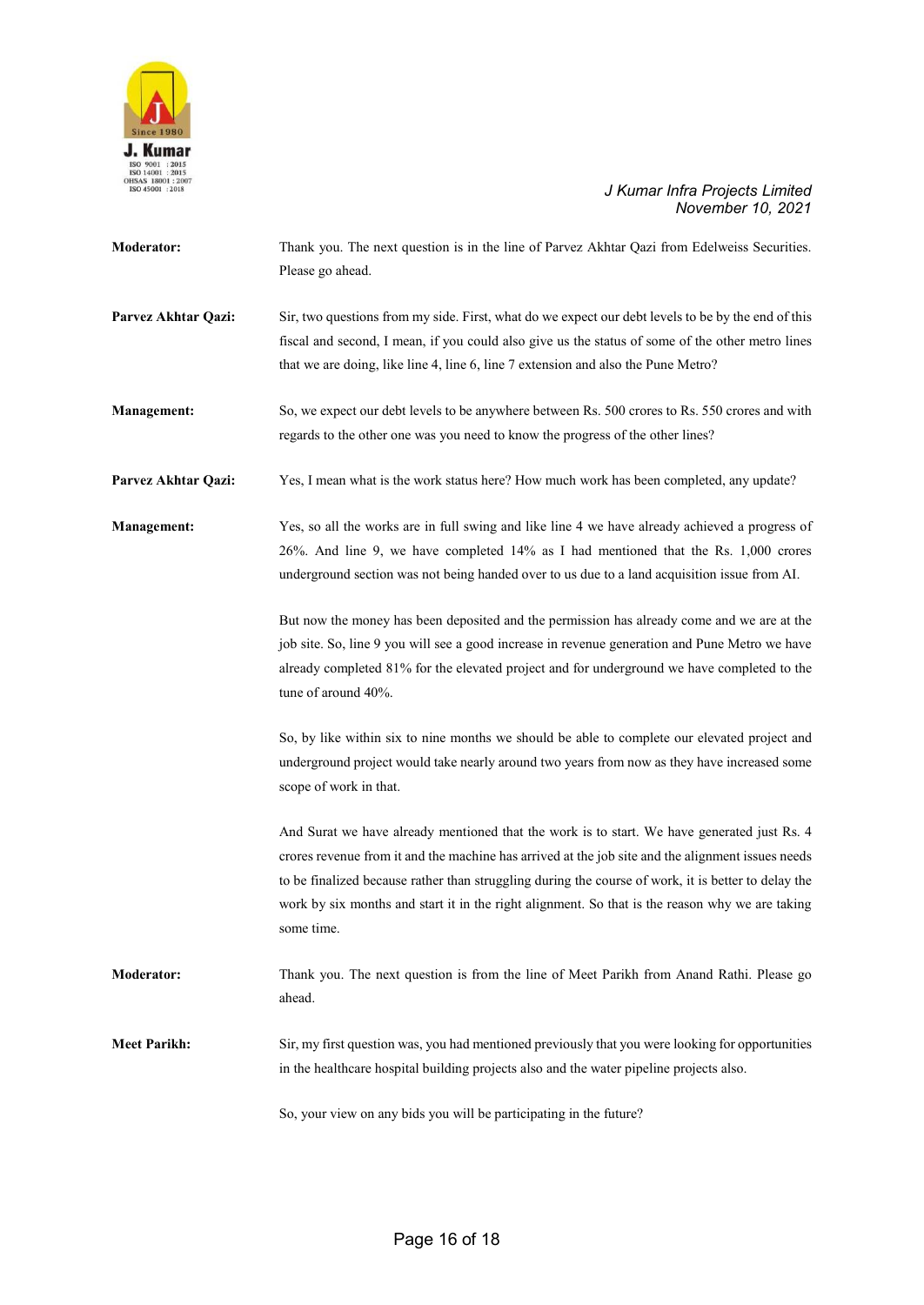

| <b>Management:</b>  | Yes, of course we are already doing this Hospital projects in Lucknow which was on the verge<br>of completion. Okay, so there are some more projects which are coming in NCR region, so we<br>are targeting that, and we will be waiting for that, of course.                                                                                                      |
|---------------------|--------------------------------------------------------------------------------------------------------------------------------------------------------------------------------------------------------------------------------------------------------------------------------------------------------------------------------------------------------------------|
| <b>Meet Parikh:</b> | Okay. Secondly sir, on the high-speed rail project, if you can throw some light on any new bids<br>which will be coming up and with you will be participating for it?                                                                                                                                                                                              |
| <b>Management:</b>  | So, there is a Bombay-Ahmedabad HSR project, which is connecting from Bhiwandi to VKC,<br>which is the underground section of Rs. 8,000 crores and we have already started the preparation<br>on that work, and we had already participated in three earlier packages. So, this project we should<br>submit within 3 to 6 months' time as per the submission date. |
| <b>Meet Parikh:</b> | Okay. Sir, one granular detail I needed. It was regarding the Dwarka Expressway. Can you just<br>provide the physical progress of the projects package 1 and package 2?                                                                                                                                                                                            |
| <b>Management:</b>  | So, Dwarka package both put together like we have completed around 23% of the whole cost.<br>And as I told you, we have in this H1 had a revenue of Rs. 275 crores from Dwarka and we are<br>expecting a revenue of around Rs. 400 crores from H2.                                                                                                                 |
| <b>Meet Parikh:</b> | Okay. And sir, on the Line 7 Metro elevated, what is the physical progress in there?                                                                                                                                                                                                                                                                               |
| <b>Management:</b>  | So, there are two projects. One is the earlier project of line 7, which we have completed 100%<br>or we can say 99% and only one entry exit is pending, which the department gave us in the<br>month of July. So, that also will be completed in next two months and for the Line 7 extension,<br>which was the work which was cancelled of Simplex and backdate.  |
|                     | That work also is being completed to the tune of around 80% and some ancillary works are going<br>on. So, within the next three months or so we should be able to complete that as well.                                                                                                                                                                           |
| <b>Moderator:</b>   | Thank you. The next question is in the line of Prem Khurana from Anand Rathi. Please go ahead.                                                                                                                                                                                                                                                                     |
| Prem Khurana:       | Sir, so one question. I mean, I think earlier somewhere in your remarks you spoke about having<br>bid for some project in Chennai Underground Metro, if I remember correctly. So, if you could<br>help us with the size and also I mean in the same breath if you could help us understand how do<br>we decide on the markets that we would like to explore?       |
|                     | Because I think if my memory serves me right, we did not participate for underground metro<br>projects in Bangalore but we are participating in Chennai. So, besides the rain or geology, I mean<br>which all factors are taken into account when you look at some of these new geographies<br>especially on metro side?                                           |